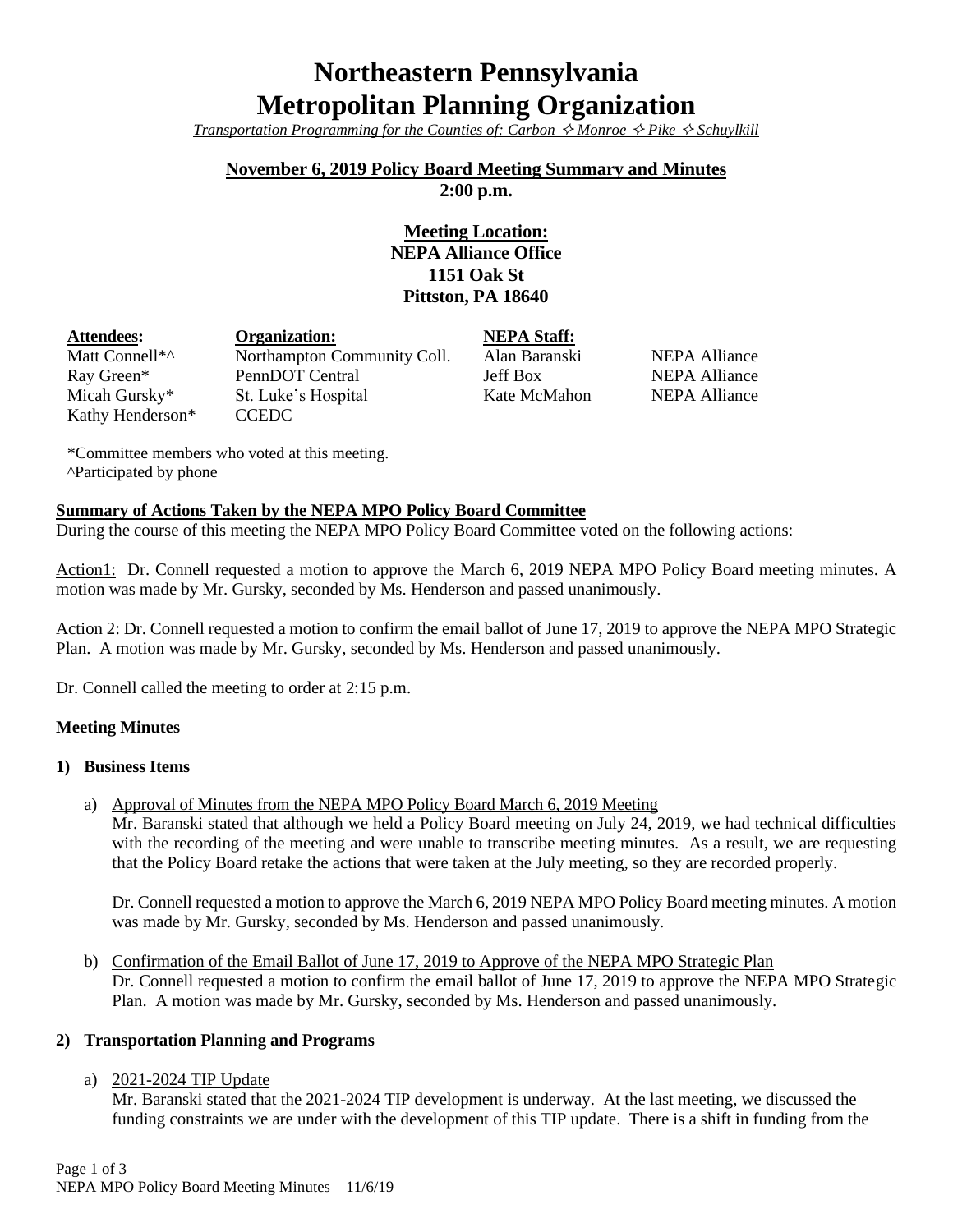regional TIPs to the Interstate TIP. We had a meeting in District 5-0 to review the current TIP projects and their status and what projects will carryover onto the new TIP. We also met with District 4-0 earlier this week to discuss the status of projects in Pike County. We have another meeting scheduled in District 5-0 next week to determine how carryover projects will fit in with the current TIP funding allocation. We hope there will be additional transportation funding either at the federal level or state level but in the meantime, we must work within the current funding levels. It is anticipated that projects will get pushed out or will get broken into phases to keep them moving. The District 5-0 and 4-0 TIPs will get reconciled and will be submitted to Central Office by the end of the year. We have not seen any Spike funding yet. Mr. Green stated that a decision will be made in the next few weeks about Spike funding, but they do not anticipate a large amount of funding.

Mr. Baranski stated that we are participating in a panel that Senator Argall is convening in Berks County. It will be conducted on November 21<sup>st</sup>. Mr. Box asked if there is any more information. Mr. Green stated that the Reading MPO is also participating, as well as District 5-0 and Central Office. Mr. Gursky suggested reaching out to Senator Argall's office for more information, but he suspects they are looking for information about specific project impacts. Mr. Baranski stated that is likely and we anticipate that as well. We're still working through the TIP development, so it is difficult to know the impacts. We plan to develop a memo about the impacts when we know what they are and will share it with our legislators.

## b) 2020-2022 Unified Planning Work Program (UPWP) Development

Mr. Baranski stated that we are in the process of developing our two-year work program. We are working with our UPWP Subcommittee to develop the plan. The Technical Committee will endorse the draft UPWP at the November meeting and we will submit it to the Federal Highway Administration (FHWA) for their review. FHWA is taking a different approach this year. They want to review each draft UPWP upfront and provide comments before they are approved. Once the Technical Committee reviews the draft UPWP at the November 21<sup>st</sup> meeting, we will submit it to FHWA. They have 30 days to review the document. The FHWA reviewer sits on the Technical Committee so he has been part of the plan development. We anticipate an action by the Policy Board at the January meeting.

## c) NEPA MPO Long Range Transportation Plan Update

Mr. Baranski stated that we held Long Range Transportation Plan listening sessions in each of the MPO counties. We had a good turnout at each of the outreach sessions. The legislators and county planners helped get the word out. We also conducted an online survey for individuals to identify transportation issues for consideration as potential projects. We have a full list of projects from our last Long Range Transportation Plan that will carry over onto the updated plan. The plan development will continue for the next few months with adoption by March. We will provide an update at the January meeting.

Mr. Gursky asked if the passenger rail project is in the Long Range Transportation Plan. Ms. McMahon stated that it has been identified in the plan. Mr. Baranski stated that it is in the plan as a placeholder and would require a New Starts application at the federal level. Mr. Box asked who would make that application. Mr. Baranski stated it would be a joint effort between our MPO and Lackawanna/Luzerne MPO. Mr. Gursky stated that putting it front and center of the plan cannot hurt and would emphasize its importance.

## d) Functional Classification Review

Mr. Baranski stated that we are moving along with our functional classification review. We have completed our review in Pike, Monroe and Carbon counties. Our review is underway in Schuylkill County. We had an initial meeting there with the county planner and GIS and EMA personnel. We are required to submit the functional classification changes as one package. Mr. Box asked how the changes impact funding. Mr. Baranski stated that it changes the eligibility of certain types of funds. Ms. McMahon stated that it can also add roads to the federal aid system to allow for federal funds to be used on that roadway. All of the changes have to go through FHWA. We may not get all of the changes that we submit approved.

## e) Milford Borough Traffic Study

Mr. Baranski stated that we are refining the scope of services for the project. We did have a conference call with representatives from Milford Borough and the consultant, Michael Baker International to review the scope for the